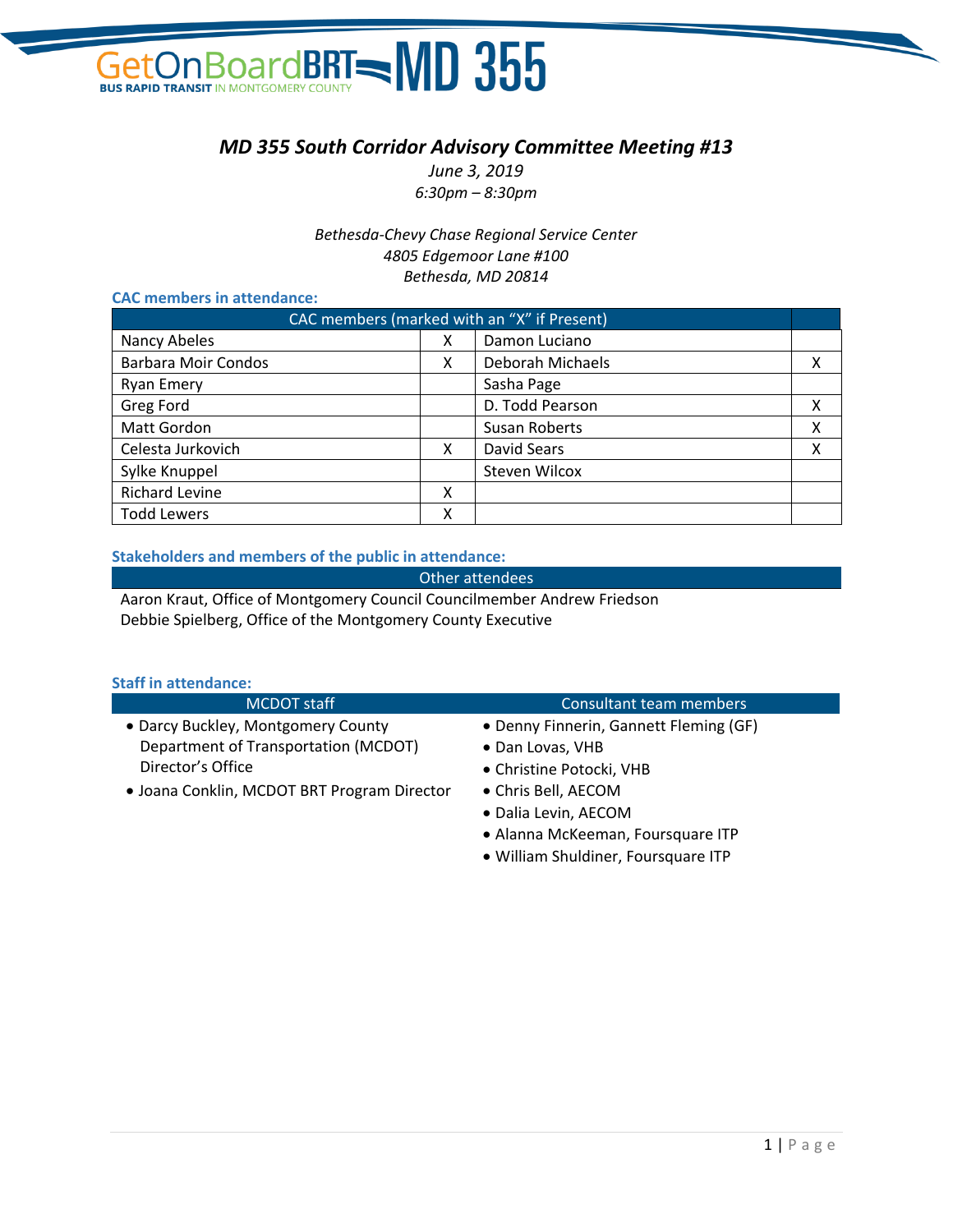# OardBRT=MD 355

#### **Introductions, Project Update, Overview of Agenda**

Alanna McKeeman began the meeting and the project staff and CAC members all introduced themselves. Alanna reviewed the ground rules for the CAC meetings. She explained that this meeting would consist of a presentation given by Darcy Buckley, MCDOT, reviewing the results of the alternatives analysis performed in this phase of the study. This presentation would take about 40 minutes, so Alanna asked CAC members to save questions until the end of the presentation.

#### **Presentation**

Darcy Buckley from MCDOT and Denny Finnerin from Gannett Fleming gave a presentation that included a brief overview of the project, as well as the project timeline and purpose. Darcy then summarized the different segments of the corridor and each alternative to help CAC members re-familiarize themselves with since the last meeting. Darcy described the two-level station screening performed by the project team and presented the station location recommendations. Darcy and Denny then discussed the results of the modeling process and explained how each alternative measured in terms of the project objectives, such as increasing ridership, making trips faster and more competitive, improving transit quality, minimizing environmental impacts, and more. The presentation ended with a summary of the findings and CAC members were invited to ask questions or provide comments on the contents of the presentation. [The presentation is available [at this link\]](https://www.ridetheflash.com/wp-content/uploads/2019/06/MD355_CAC13_Presentation-web.pdf)

#### **Questions, Comments, and Discussion**

#### **Questions**

#### *QUESTION (Q): How did you get the ridership data for the model?*

RESPONSE (R): The project team used the regional travel demand forecasting model. The model uses surveys and data from transit agencies in the region to provide a prediction for the future ridership of different services.

*Q: How does the model take into account an alternative that involves changing between curb, median, and mixed traffic, a so-called "hybrid alternative."?*

R: The model did not include a hybrid alternative. It is important to note that because our modeling found that when the bus leaves the guideway frequently, it causes delays in travel time, so BRT service will not likely switch frequently between different methods of travel.

*COMMENT (C): The COG model is a little outdated and there are certain assumptions that may not necessarily be true, especially with development.* 

R: Land use data for the model is updated about every two years so this aspect should be current.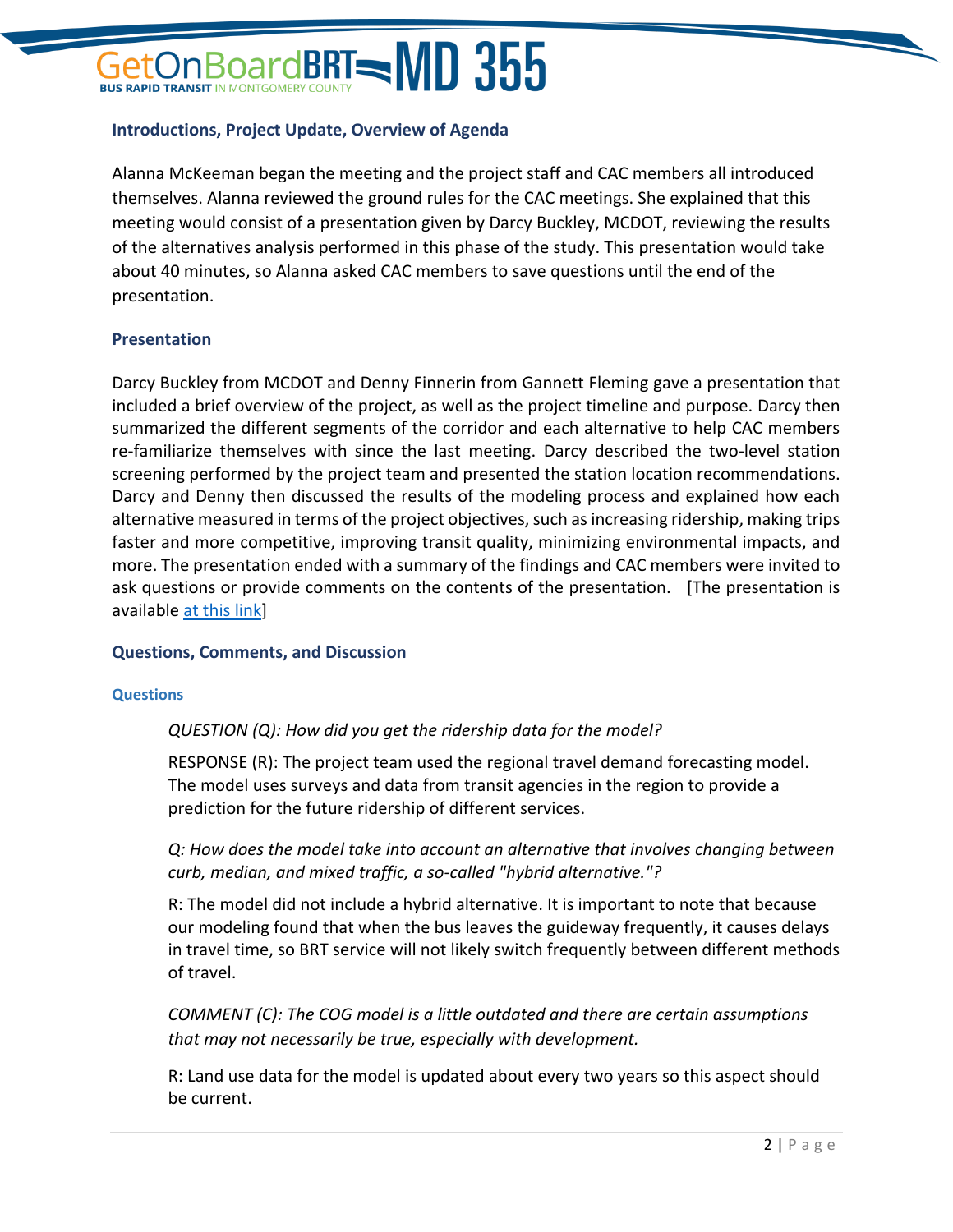# BoardBRT=MD 355 **BUS RAPID TRANSIT IN MONTGOMERY**

# *Q: Will Segment 1 only be mixed traffic?*

R: In Alternatives A, B, and B modified, the BRT would travel in mixed traffic throughout Segment One. However, in Alternative C the BRT would operate in a peak-direction managed curb lane. The two center general traffic lanes would have a reversible operation with different AM/PM lane configurations. BRT vehicles in the off-peak direction would travel in mixed traffic.

#### *Q: Will the roadway be widened in Segment One?*

R: No, there is no roadway widening in Segment One in any of the alternatives. Additional right-of-way will be necessary where new stations are located. However, in Alternative C the median would be removed to create an additional lane and allow for the two center general traffic lanes to have a reversible operation with different AM/PM lane configurations.

# *Q: Do all alternatives require construction?*

R: All of the BRT Alternatives require some construction, but this is not necessarily to the roadway, it could just mean construction of stations.

#### *Q: How does the no-build alternative change mode-share from what it is today?*

R: There are other planned transportation projects that the model takes into account.

#### *Q: Was a cost-benefit analysis performed?*

R: There is a cost per rider for each of the alternatives, which will likely be the best possible indicator of cost-effectiveness currently as it considers ridership, as well as operating and capital cost. It's possible that we would do a formal cost-benefit analysis during a future phase.

# *Q: Will there be more detailed aerial maps of each proposed alternative that CAC members can review?*

R: Yes, they will be included in the Corridor Study Report that will be finished before the Open Houses at the end of June. There is also an interactive on-line mapping tool that can be used to view the alternatives.

#### *Q: Is MCDOT confident that BRT can attract new riders in segment seven based on aggregate data rather than segment-specific data?*

R: In the analysis, the project team used ridership data that is broken down by segment to analyze each alternative.

#### *Q: Why does the model use ridership projections for 2040 rather than present day?*

R: Infrastructure improvements are typically designed for the full life of the investment. The idea is to design the system with future use and ridership in mind, so it can be scaled.